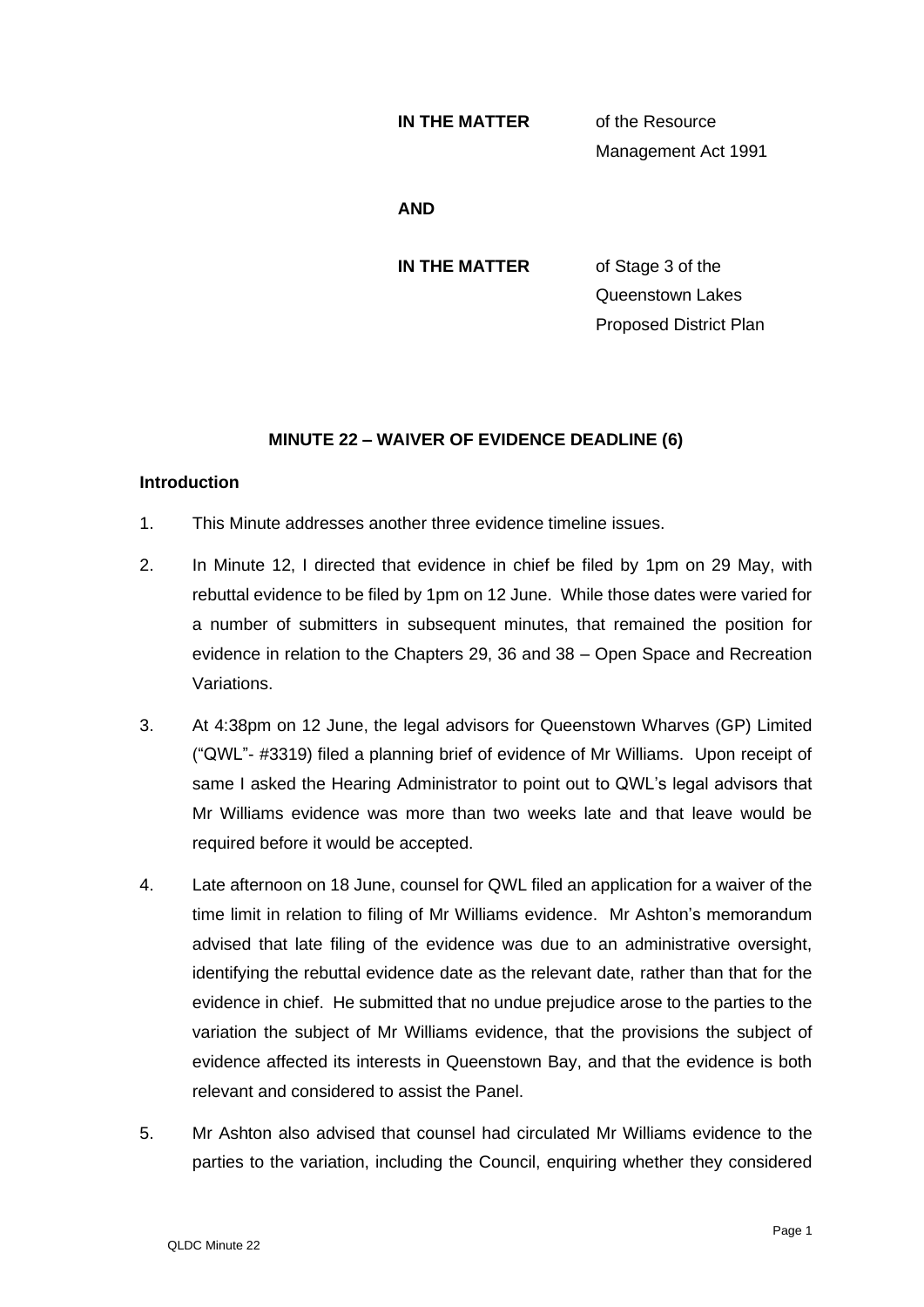any prejudice arose from its late filing, and had received no response. On that basis, counsel submitted that those other parties did not consider they would be unduly prejudiced and that it was unnecessary to provide any party with the opportunity to file reply evidence.

- 6. Counsel also drew my attention to the fact that Mr Williams evidence is relatively short and that only one other statement of evidence has been filed on the variation, meaning that the volume of material for the Council and the Panel to review prior to the hearing is relatively low.
- 7. Following hard on the heels of Mr Ashton's memorandum, Ms Scott for the Council advised that silence did not mean acceptance on the part of the Council, that the Council team had had to respond to numerous late evidence briefs, but that the Council had adopted the pragmatic approach of preparing rebuttal evidence to Mr Williams brief, which it would file on 19 June.
- 8. As already noted, other submitters were subject to different deadlines. In particular, in Minute 15 I directed that rebuttal evidence to the Evidence in Chief of Scope Resources Limited ("Scope") and Cardrona Cattle Company Limited ("CCCL") be filed on or before 1pm on 19 June. Cardrona Cattle Company Limited filed one brief of evidence (that of its planner Mr Giddens) within that timeframe, followed by a traffic brief of evidence (of Mr Edwards) to the evidence for Scope. The latter was filed at 3:35pm, accompanied by an Application for Waiver by Ms Steven QC. Ms Steven advised that preparation of CCCL's traffic evidence had been delayed, awaiting relevant traffic count information from the Council. In the event, the latter was not received, and evidence was finalised without it.
- 9. In another variation from the position QWL was in, I directed that submitters' evidence on Wāhi Tūpuna matters be filed on or before 1pm on 19 June. Late afternoon the following day, a brief of Mr Simpson's was filed for Kingston Lifestyle Properties Ltd, accompanied by an application by Mr Gardner-Hopkins for leave. Counsel noted that the substance of the evidence was a series of photographs that might have been produced at the hearing, and therefore late filing created no prejudice.

## **Discussion**

10. Addressing the easier matters first, the CCCL traffic rebuttal was only marginally late. Ms Steven has explained the reasons for the delay. I do not think that any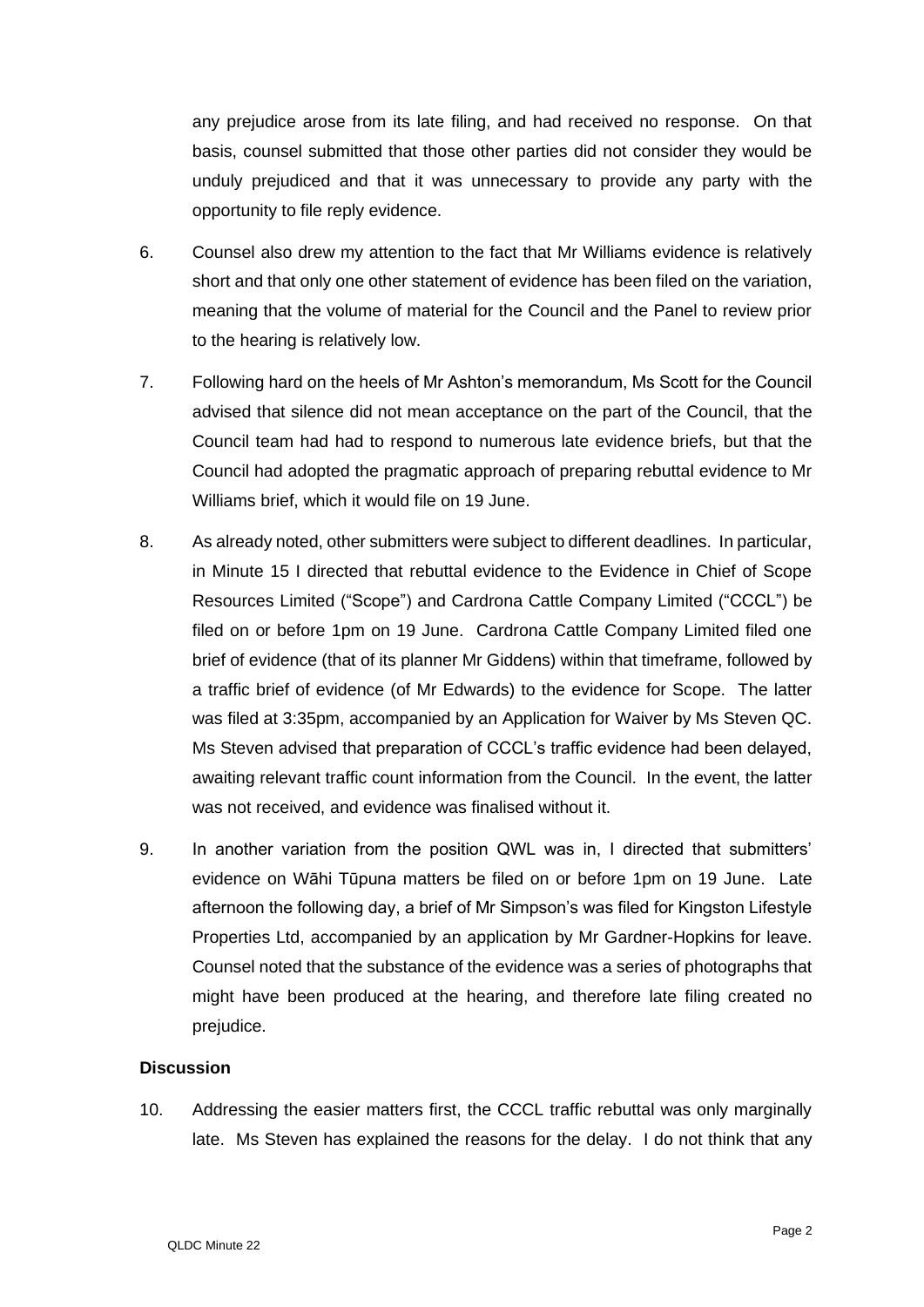prejudice can arise, particularly since the primary evidence to which it relates will not be heard for several weeks. I grant a waiver accordingly.

- 11. Similarly, the Kingston Lifestyle Properties evidence was only marginally late. In addition, as Mr Gardner-Hopkins points out, the nature of the evidence means its late receipt cannot cause any party prejudice. I waive its late receipt accordingly.
- 12. The position is less clear for QWL. The evidence was filed very late. If, as advised, QWL's legal advisors had mistakenly identified the rebuttal deadline as the date they were working to, they did not even meet that (it was three and a half hours late for that deadline). Furthermore, while I accept that QWL and its legal advisors may have been mistaken, Mr Williams prepared expert evidence for two other submitters that was filed on the correct date. He was therefore presumably well aware of the timetabling requirements I had directed, even if QWL's counsel were not.
- 13. Further, I would have thought that having been apprised of their error, counsel for QWL might have moved with rather more urgency to apply for leave, in order that potential prejudice to other parties, including in particular the Council, might be addressed than appears to have been the case.
- 14. While, as Mr Ashton observes, there is very little evidence for the relevant Section 42A author (Ms Edgley) to consider, the same is not the case for counsel for the Council, who have had to manage the Council's evidential response to a very substantial volume of evidence, with a succession of briefs having been filed late, doubtless adding to their workload (and stress). I consider that Ms Scott's response in the circumstances to the suggestion that silence from counsel while they dealt with that workload meant that the Council was not prejudiced, and no provision needed to be made for its evidential response to be admirably restrained in the circumstances.
- 15. While I accept that Mr Williams evidence is relatively short and, given it addresses quite a complex planning position, likely to assist the Hearing Panel, I consider that QWL is exceedingly fortunate that the Council team took such a pragmatic and constructive view of the situation.
- 16. If the Council had taken the quite reasonable stance of awaiting a decision as to whether Mr Williams' evidence would be accepted, I would likely not have accepted the evidence due to the prejudice to it.